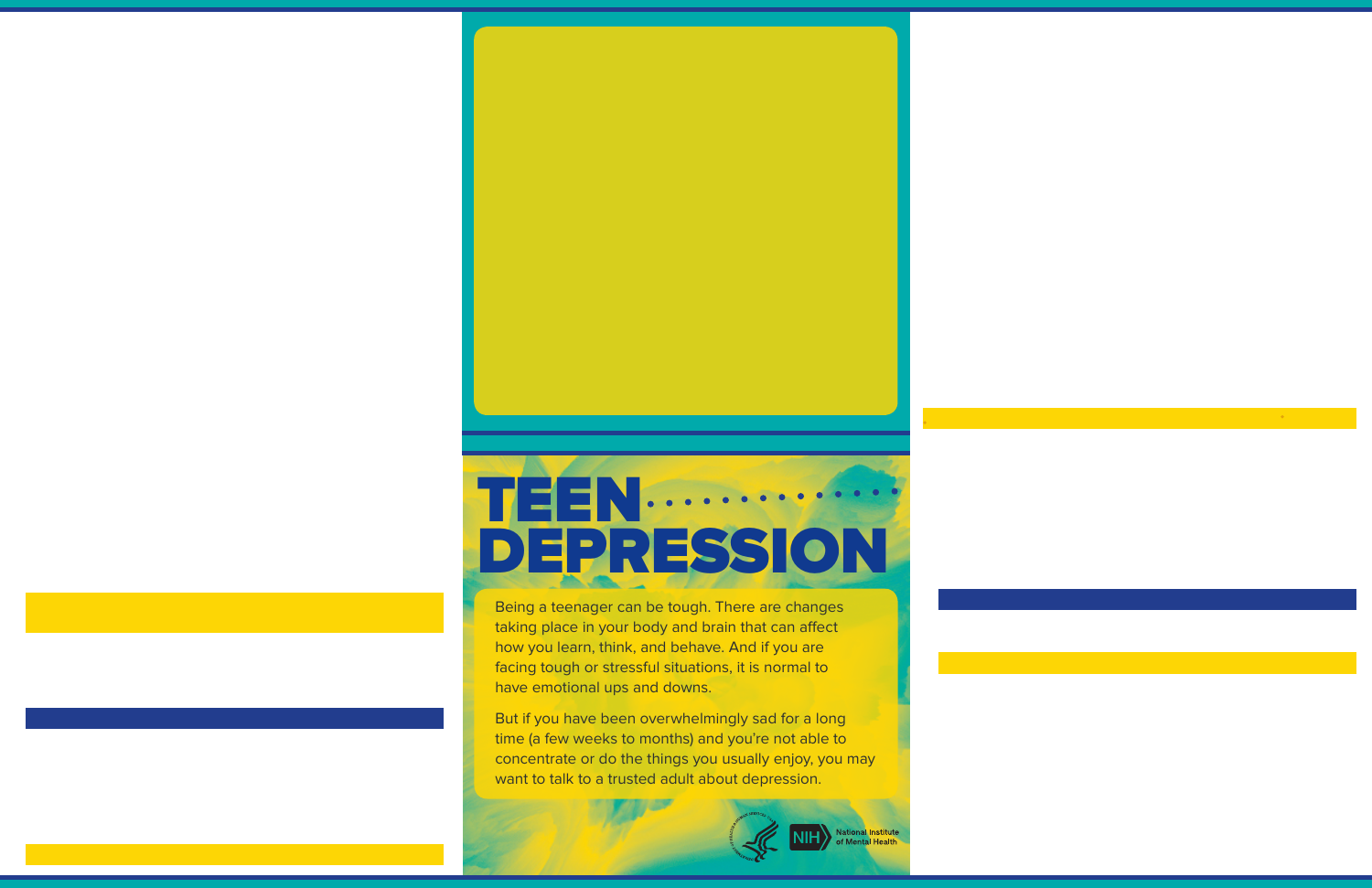#### **What Is Depression?**

Depression (major depressive disorder) is a medical illness that can interfere with your ability to handle your daily activities, such as sleeping, eating, or managing your school work. Depression is common but that doesn't mean it isn't serious. Treatment may be needed for someone to feel better. Depression can happen at any age, but often symptoms begin in the teens or early 20s or 30s. It can occur along with other mental disorders, substance abuse, and other health conditions.

#### Why can't you just 'snap out' of depression? ...

Well-meaning friends or family members may try to tell someone with depression to "snap out of it," "just be positive," or "you can be happier if you just try harder." But depression is not a sign of weakness or a character flaw. **Most people with depression need treatment to get better.**

#### **What Are the Signs and Symptoms of Depression?**

Sadness is something we all experience. It is a normal reaction to a loss or a setback, but it usually passes with a little time. Depression is different.

If you are wondering if you may have depression, ask yourself these questions:

- ▶ Do you constantly feel sad, anxious, or even "empty," like you feel nothing?
- Do you feel hopeless or like everything is going wrong?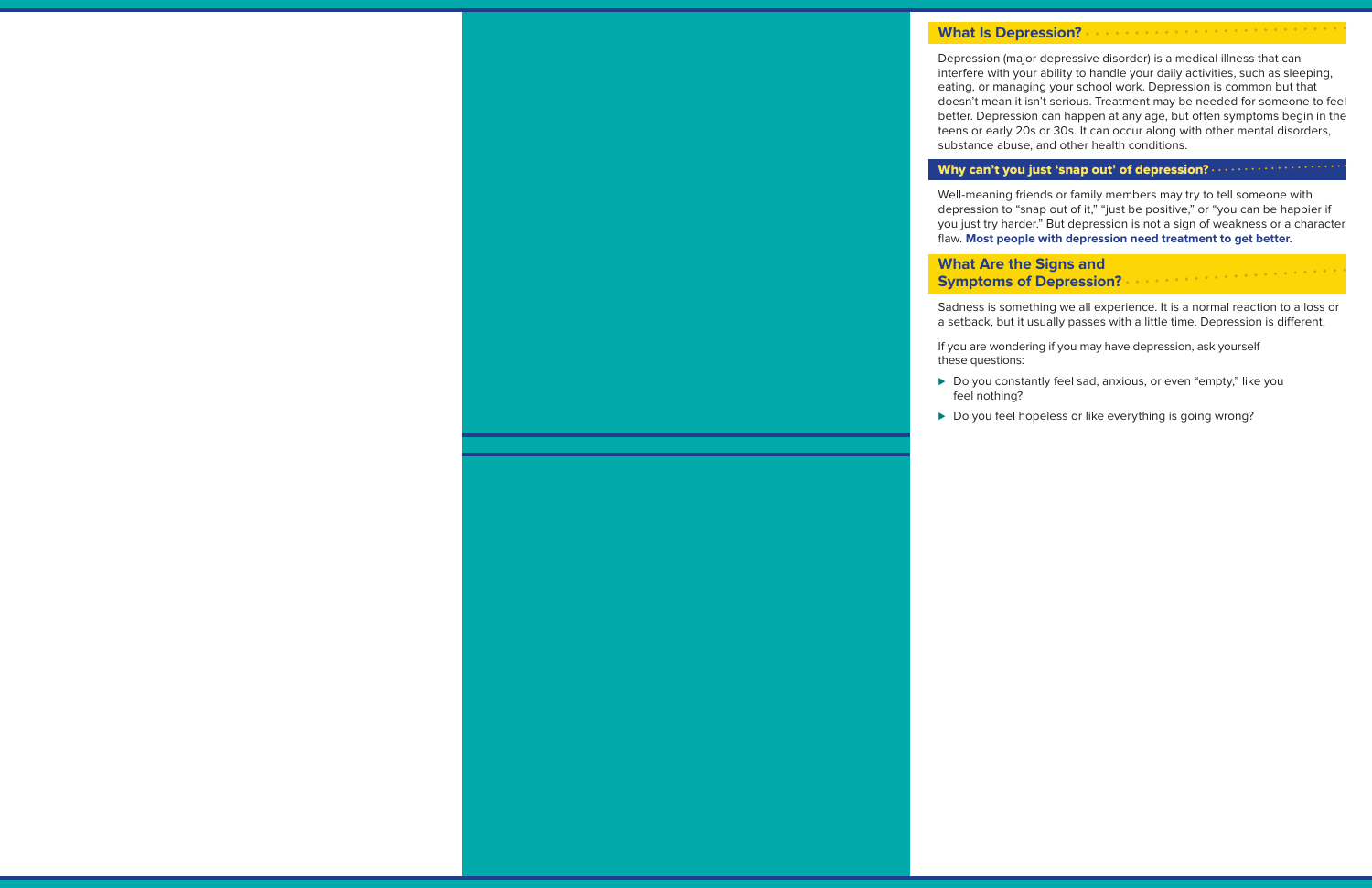- ► Do you feel like you're worthless or helpless? Do you feel quilty about things?
- ▶ Do you feel irritable much of the time?
- ► Do you find yourself spending more time alone and withdrawing from friends and family?
- ► Are your grades dropping?
- ► Have you lost interest or pleasure in activities and hobbies that you used to enjoy?
- ► Have your eating or sleeping habits changed (eating or sleeping more than usual or less than usual)?
- ► Do you always feel tired? Like you have less energy than normal or no energy at all?
- ► Do you feel restless or have trouble sitting still?
- ► Do you feel like you have trouble concentrating, remembering information, or making decisions?
- ► Do you have aches or pains, headaches, cramps, or stomach problems without a clear cause?
- ▶ Do you ever think about dying or suicide? Have you ever tried to harm yourself?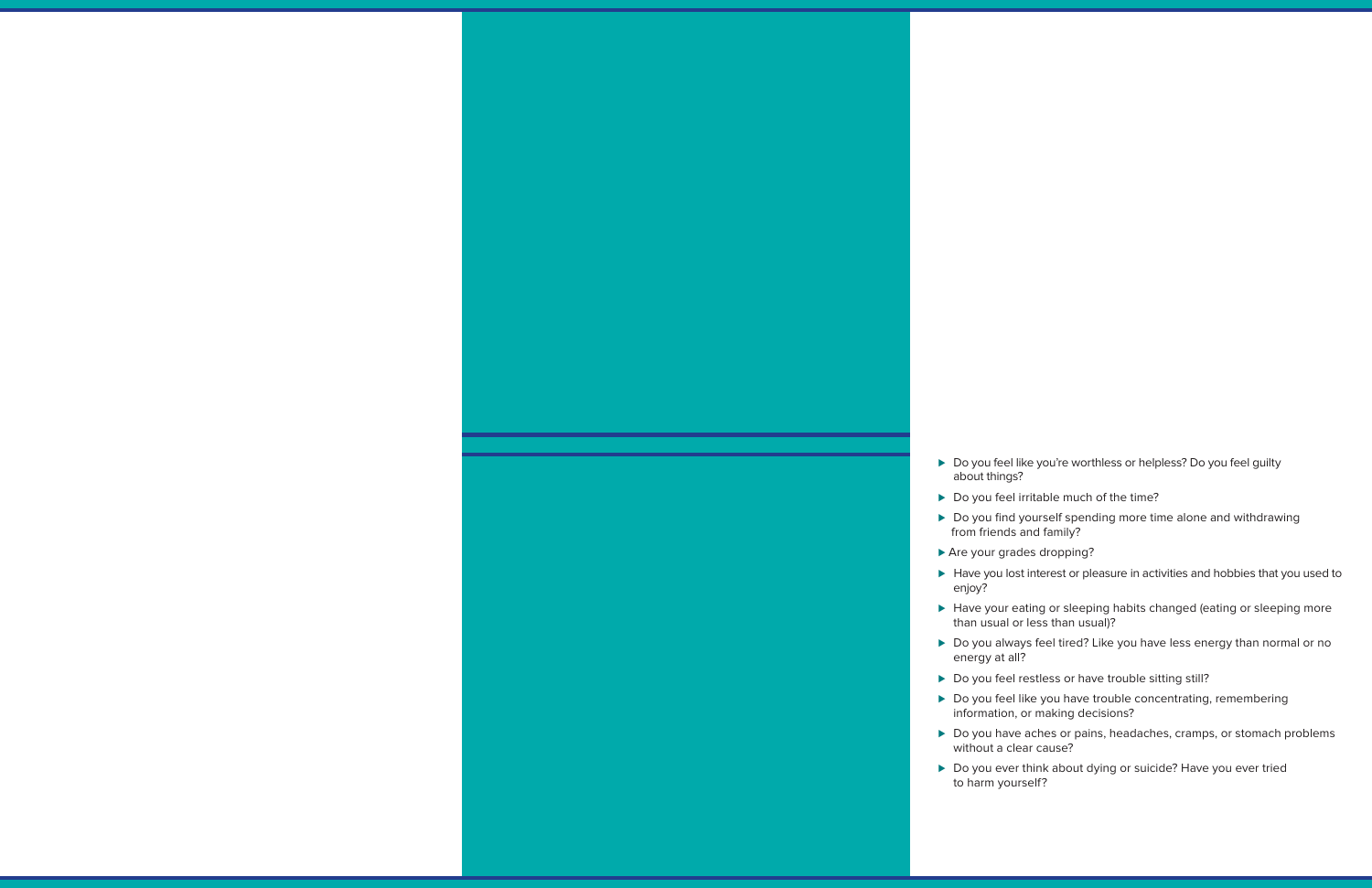#### **What Should I Do If I am Considering Suicide or Harming Myself?**

If you are in crisis and need help, call this toll-free number for the **[National Suicide Prevention Lifeline \(NSPL\)](http://suicidepreventionlifeline.org/)**, available 24 hours a day, every day: 1-800-273-TALK (8255). The service is available to everyone. The deaf and hard of hearing can contact the Lifeline via TTY at 1-800-799-4889. All calls are confidential. You can also visit the Lifeline's website at **[www.suicidepreventionlifeline.org](http://www.suicidepreventionlifeline.org/)**.

The **[Crisis Text Line](https://www.crisistextline.org/)** is another free, confidential resource available 24 hours a day, seven days a week. Text "HOME" to 741741 and a trained crisis counselor will respond to you with support and information over text message. Visit **[www.crisistextline.org](https://www.crisistextline.org/)**.

Not everyone with depression experiences every symptom. Some people experience only a few symptoms. Others may have many. The symptoms and how long they last will vary from person to person.

**All and State State State State** 

### **How Do I Get Help?**

If you think you might have depression, you are not alone. Depression is common, but it is also treatable. Ask for help! Here are a few steps you can take:

► **Step 1:** Try talking to a trusted adult, such as your parent or quardian, your teacher, or a school counselor. If you don't feel comfortable speaking to an adult, try talking to a friend. If you are not sure where to turn, you can use TXT 4 HELP Interactive (**[www.nationalsafeplace.org/](http://www.nationalsafeplace.org/txt-4-help) [txt-4-help](http://www.nationalsafeplace.org/txt-4-help)**), which allows you to text live with a mental health professional.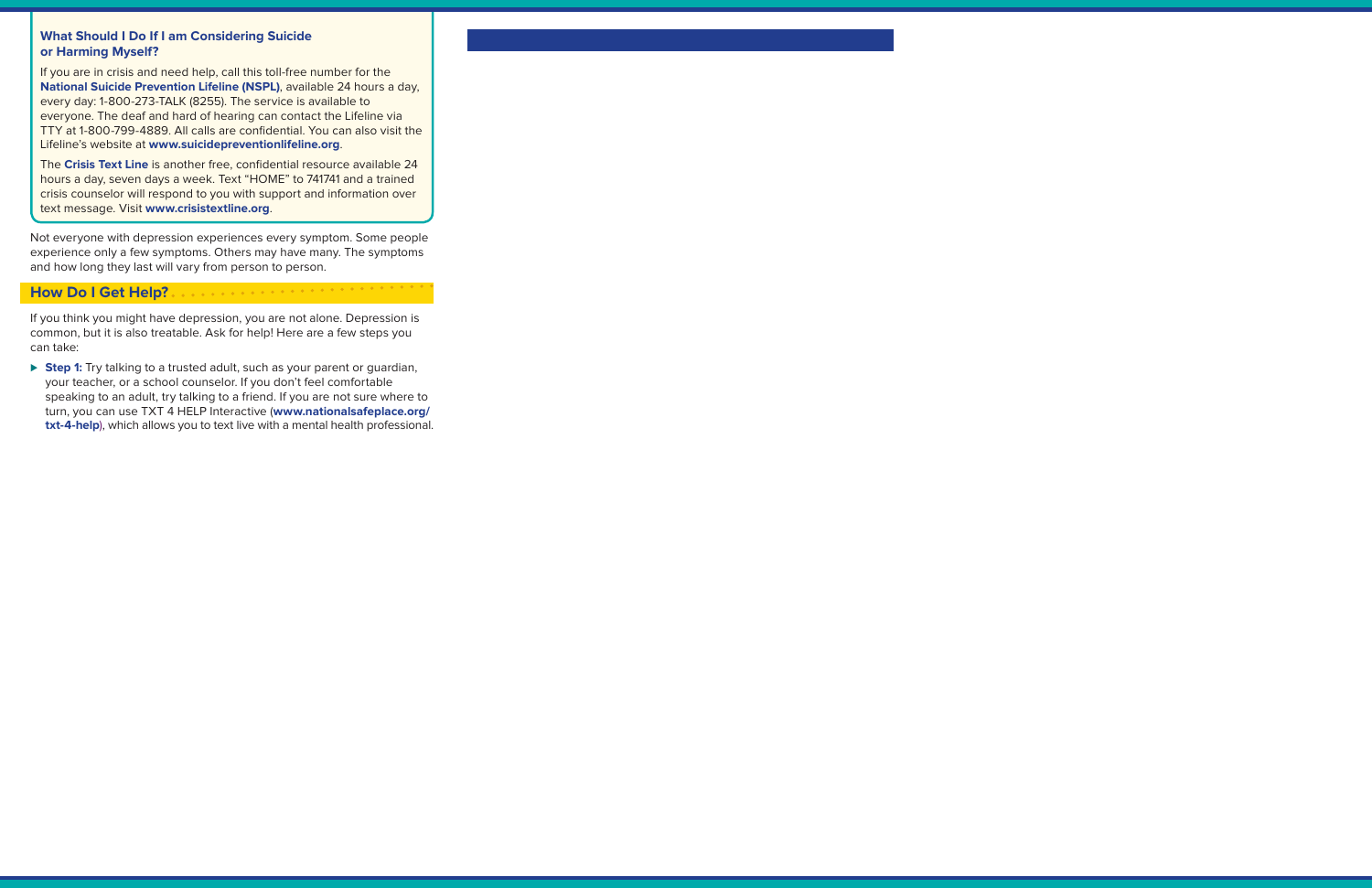For more ideas and a list of health hotlines, visit **[www.nimh.nih.gov](https://www.nimh.nih.gov/)** (search words: children and adolescents).

► Step 2: If you're under the age of 18, ask your parent or quardian to make an appointment with your doctor for an evaluation. Your doctor can make sure you don't have a physical illness that may be affecting your mental health. Your doctor may also talk to you about the possibility of seeing a mental health professional, such as a psychiatrist, counselor, psychologist, or therapist. These practitioners can diagnose and treat depression and other mental disorders.

## **How is Depression Treated?**

Depression is usually treated with psychotherapy, medication, or a combination of the two.

#### What is psychotherapy? .

Psychotherapy (sometimes called "talk therapy") is a term for treatment techniques that can help you identify and manage troubling emotions, thoughts, and behavior. Psychotherapy can take place in a one-on-one meeting with you and a licensed mental health professional. Sometimes you might be part of a group guided by a mental health professional.

Read more about psychotherapy at **[www.nimh.nih.gov/health/topics/](https://www.nimh.nih.gov/health/topics/psychotherapies/index.shtml) [psychotherapies](https://www.nimh.nih.gov/health/topics/psychotherapies/index.shtml).**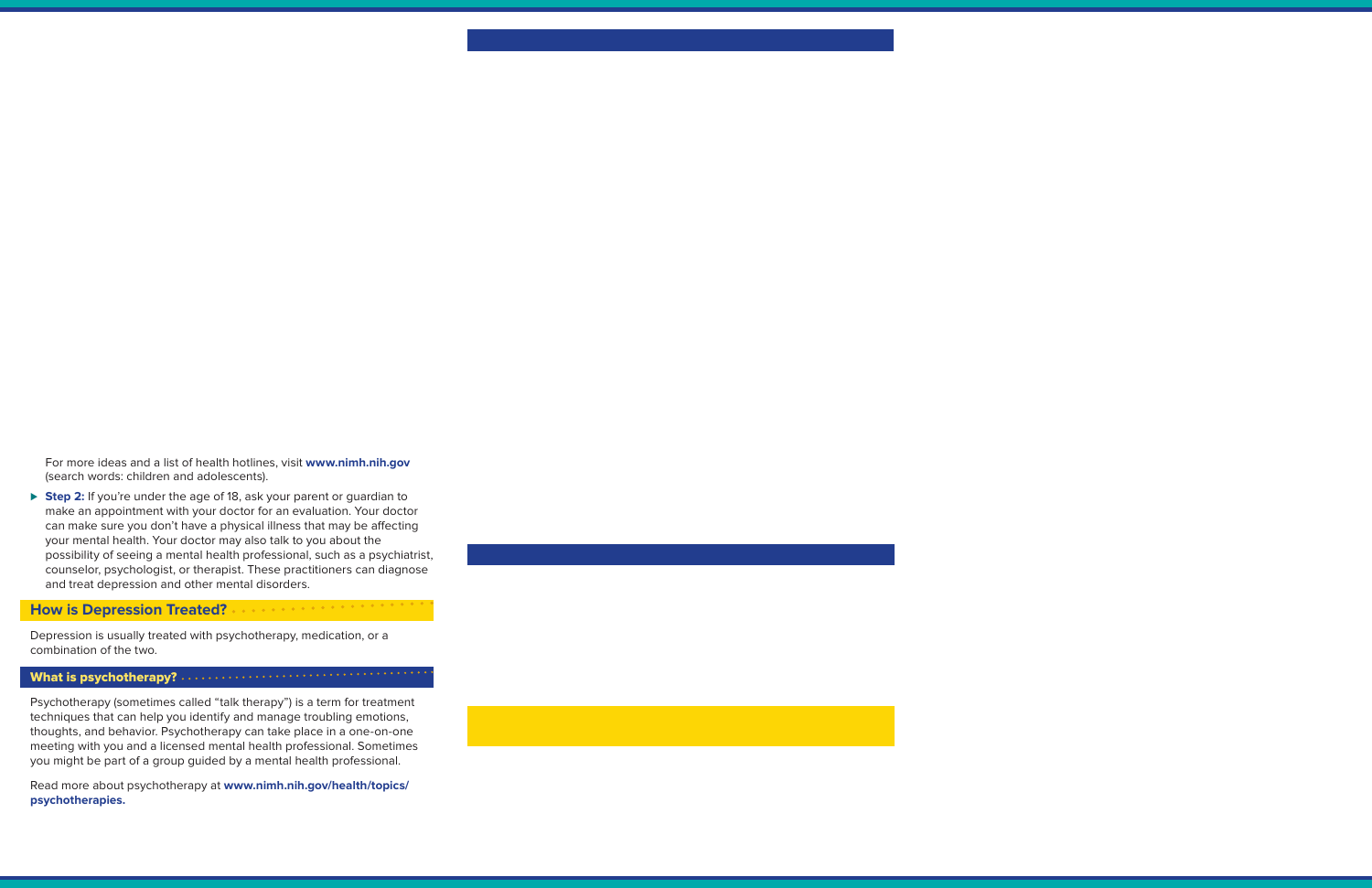#### What medications treat depression? ............

If your doctor thinks you need medicine to treat your depression, he or she might prescribe an antidepressant.

When you are taking an antidepressant, it is important to carefully follow your doctor's directions for taking your medicine. The medication could take up to six weeks to work and you should not stop taking it without the help of a doctor. You should also avoid using alcohol or drugs that have not been prescribed to you so that your medications can work.

When it is time to stop the medication, the doctor will help you slowly and safely decrease the dose so that your body can adjust. If you stop taking the medication too soon, your depression symptoms may return. Another reason to stop medication gradually is that stopping suddenly can cause withdrawal symptoms like anxiety and irritability.

Antidepressants can have side effects. These side effects are usually mild (possible stomach upsets or headaches) and may go away on their own. But talk to your doctor about any side effects that you experience because your doctor might adjust the dose or change the medicine. For more information about side effects, visit **[www.fda.gov](https://www.fda.gov/)**.

Although antidepressants can be effective, they may present serious risks to some, especially children and teens. Anyone taking antidepressants should be monitored closely, especially when they first start taking them. Severe anxiety or agitation early in treatment can be especially distressing and should be reported to the doctor immediately.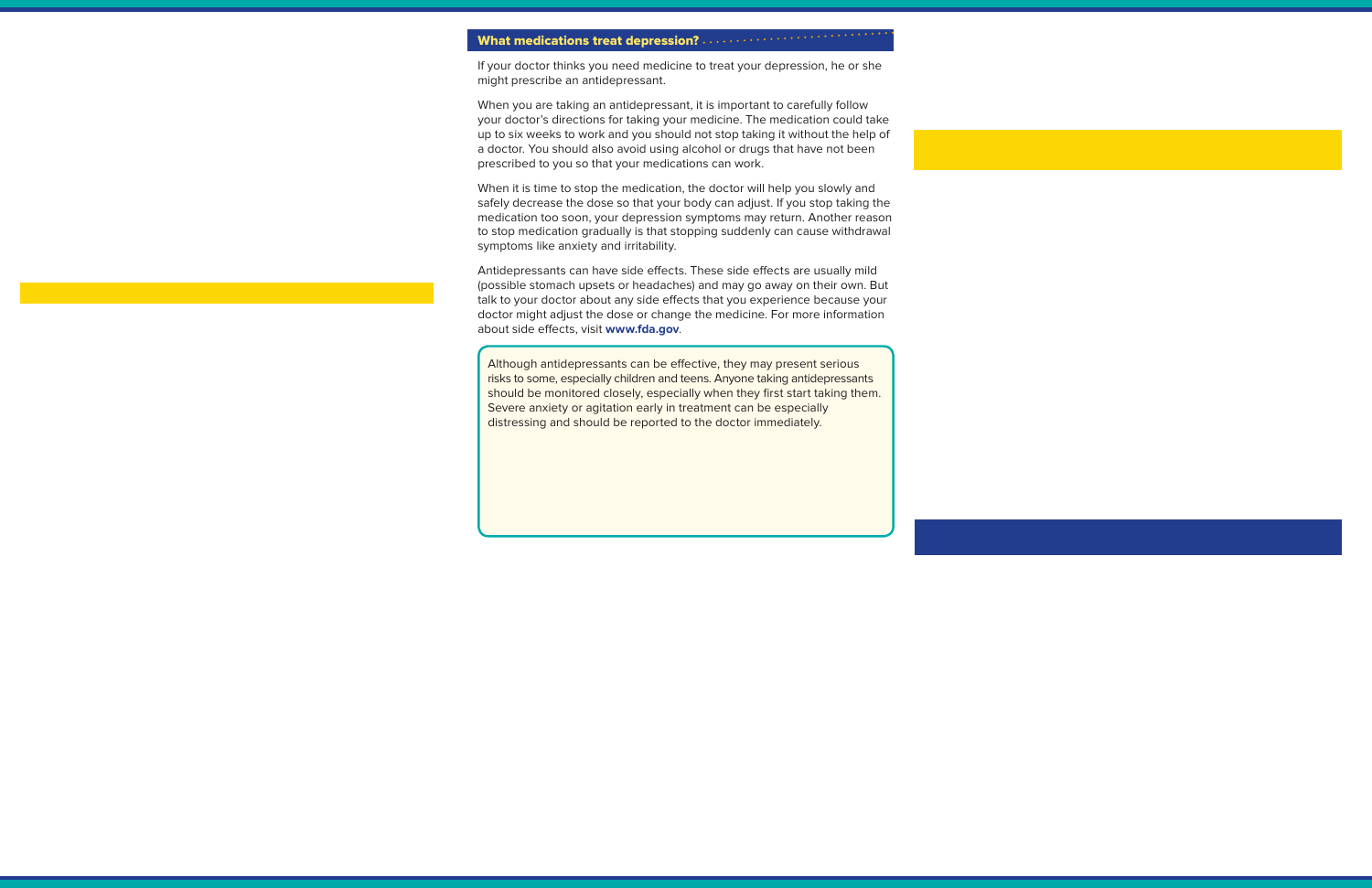For many people, the risks of untreated depression outweigh the side effects of antidepressant medications when they are used under a doctor's careful supervision. Information about medications changes frequently. Talk to your doctor and visit the U.S. Food and Drug Administration (FDA) website **[\(www.fda.gov](https://www.fda.gov/))** for the latest safety information.

#### What else can I do to help manage my depression?

Be patient and know that treatment takes time to work. In the meantime, you can:

- ► Stay active and exercise, even if it's just going for a walk.
- ► Try to keep a regular sleep schedule.
- Spend time with friends and family.
- Break down school or work tasks into smaller ones and organize them in order of what needs to get done first. Then, do what you can.

## **What Can I Do If Someone I Know Might Have Depression?**

If you think your friend might have depression, first help him or her talk to a trusted adult who can connect your friend to a health professional. You can also:

- ► Be supportive, patient, and encouraging, even if you don't fully understand what's going on.
- Invite your friend to activities, social events, or just to hang out.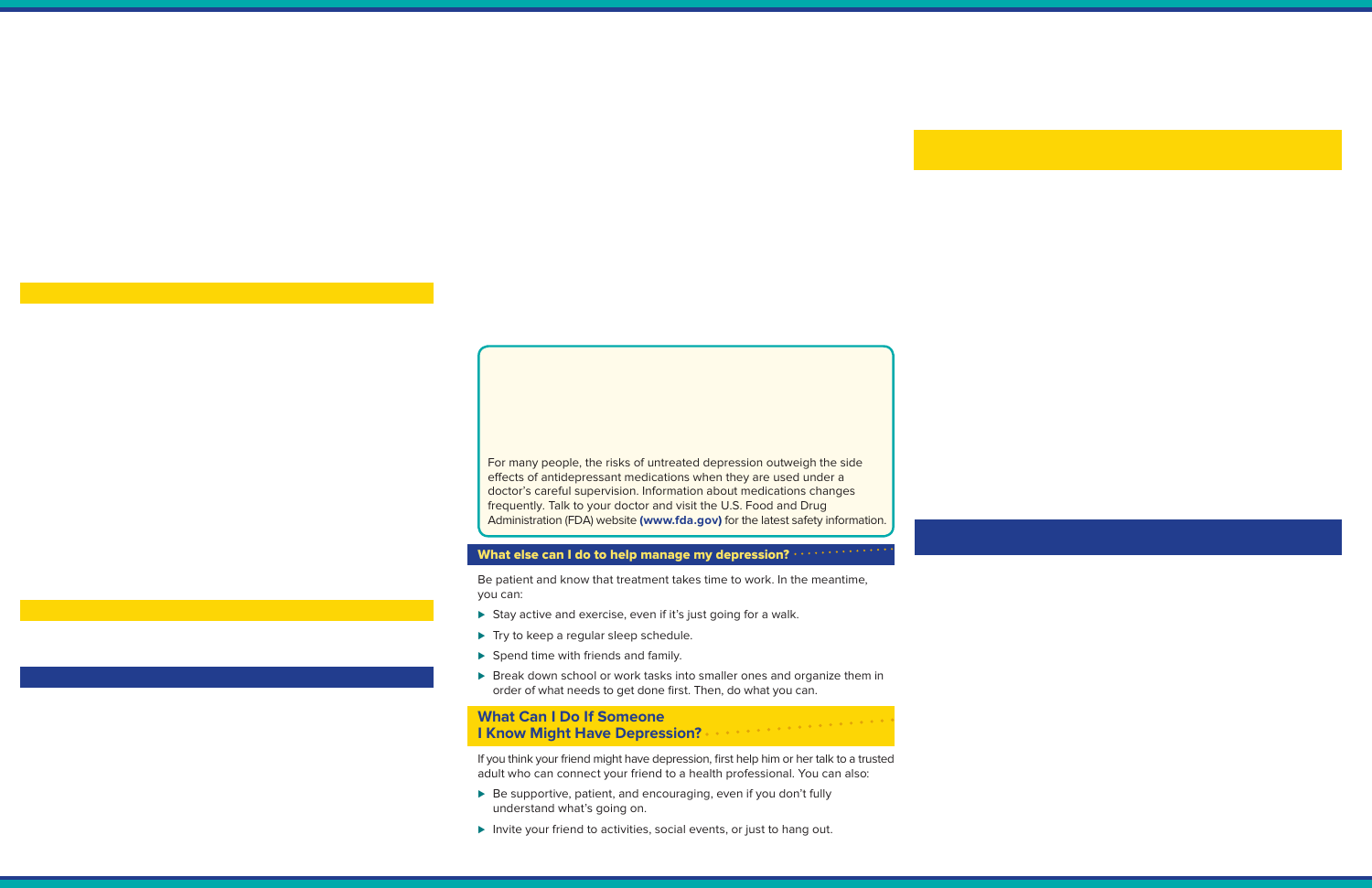- ► Remind your friend that getting help is important and that with time and treatment, he or she will feel better.
- ► **Never ignore comments about death and suicide,** even if it seems like a joke or overdramatic. Talking about suicide is not just a bid for attention but should be taken seriously. Talk to a trusted adult such as a parent, teacher or older sibling as soon as you can.

#### $\mathcal{L}_{\mathcal{A}}$  , and the set of the state of the state  $\mathcal{A}$  , and the state of the state  $\mathcal{A}$ **What Should I Do If Someone I Know Is Considering Suicide?**

Often, family and friends are the first to recognize the warning signs of suicide and can take the first step toward helping the person find help.

#### **Remember:**

- ► If someone is telling you that he or she is going to kill himself or herself, do not leave him or her alone.
- ► Do not promise anyone that you will keep his or her suicidal thoughts a secret. Make sure to tell a trusted friend or family member, or an adult with whom you feel comfortable.
- ► Get help as soon as possible. Call 911 for emergency services and/or take the person to the nearest hospital emergency room.

You can also call 1-800-273-TALK (8255), the toll-free number for the **[National Suicide Prevention Lifeline \(NSPL\)](https://suicidepreventionlifeline.org/ )**, which is available 24 hours a day, every day. The service is available to everyone. All calls are free and confidential. You can also chat with the NSPL online (**[http://www.](https://suicidepreventionlifeline.org/) [suicidepreventionlifeline.org](https://suicidepreventionlifeline.org/)**).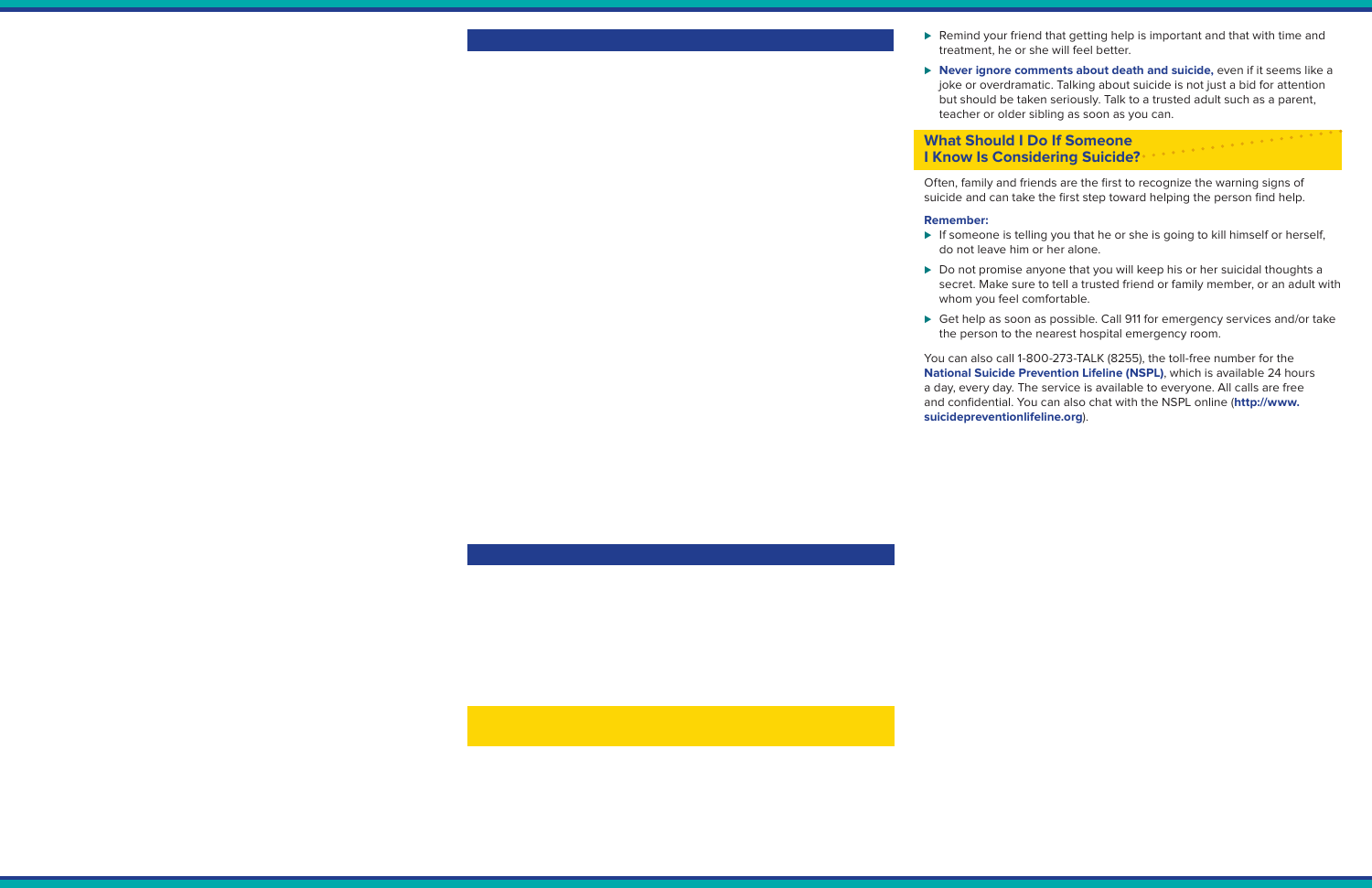The Crisis Text Line is another free, confidential resource available 24 hours a day, seven days a week. Text "HOME" to 741741 and a trained crisis counselor will respond to you with support and information via text message. Visit **[https://www.crisistextline.org](https://www.crisistextline.org/)**.

#### What if someone is posting suicidal messages or something disturbing on social media? .......

**If you see messages or live streaming suicidal behavior on social media, call 911 immediately,** contact the toll-free National Suicide Prevention Lifeline at 1-800-273-TALK (8255), or text the Crisis Text Line (text HOME to 741741).

Some social media sites also have a process to report suicidal content and get help for the person posting the message. Each offers different options on how to respond if you see concerning posts about suicide. For example:

- ► Facebook Suicide Prevention webpage can be found at **[www.facebook.](https://www.facebook.com/help/) [com/help/](https://www.facebook.com/help/)** [use the search term "suicide" or "suicide prevention"].
- ► Instagram uses automated tools in the app to provide resources, which can also be found online at **[https://help.instagram.com](https://help.instagram.com/)** [use the search term, "suicide," "self-injury," or "suicide prevention"].
- ⊲ Snapchat's Support provides guidance at **[https://support.snapchat.com](https://support.snapchat.com/en-US)** [use the search term, "suicide" or "suicide prevention"].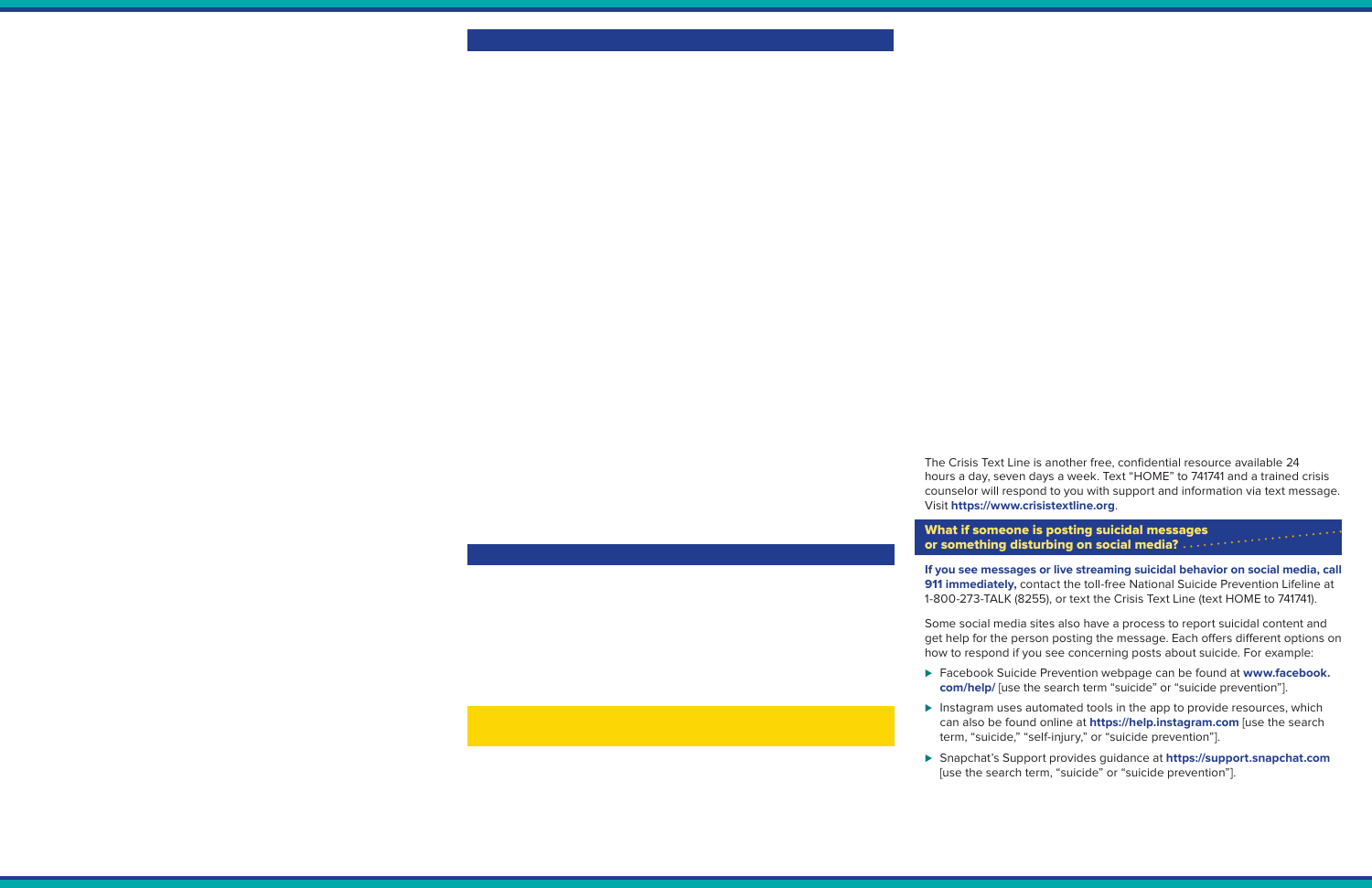- ► Tumblr Counseling and Prevention Resources webpage can be found at **[https://tumblr.zendesk.com](https://tumblr.zendesk.com/hc/en-us)** [use the search term "counseling" or "prevention," then click on "Counseling and prevention resources"].
- ► Twitter's Best Practices in Dealing With Self-Harm and Suicide at **[https://support.twitter.com](https://help.twitter.com/en/safety-and-security/self-harm-and-suicide)** [use the search term "suicide," "self-harm," or "suicide prevention"].
- ► YouTube's Safety Center webpage can be found at **h[ttps://support.](https://support.google.com/youtube#topic=7505892) [google.com/youtube](https://support.google.com/youtube#topic=7505892)** [use the search term "suicide and self-injury"].

Because help via these processes may be delayed, it is still important to call 911 if someone is posting suicidal messages or something disturbing on social media. People—even strangers—have saved lives by being vigilant.

#### **For More Information**

For more information on depression and suicide prevention, visit the National Institute of Mental Health (NIMH) website (**[www.nimh.nih.gov](https://www.nimh.nih.gov)**).

#### Related Resources:

- ⊲ Medline Plus (National Library of Medicine): **[https://medlineplus.](https://medlineplus.gov/teenhealth.html) [gov/teenhealth.html](https://medlineplus.gov/teenhealth.html)** (En español: **[https://medlineplus.gov/](https://medlineplus.gov/spanish/teenhealth.html) [spanish/teenhealth.html](https://medlineplus.gov/spanish/teenhealth.html)**)
- ⊲ NIDA for Teens, Drugs & Health: **[http://teens.drugabuse.gov/blog](https://teens.drugabuse.gov/blog)**
- ⊲ National Suicide Prevention Lifeline: **[http://www.](https://www.suicidepreventionlifeline.org) [suicidepreventionlifeline.org](https://www.suicidepreventionlifeline.org)**, 1-800-273-TALK (8255), free 24-hour help
- ⊲ Anti-Bullying: **<https://www.stopbullying.gov>**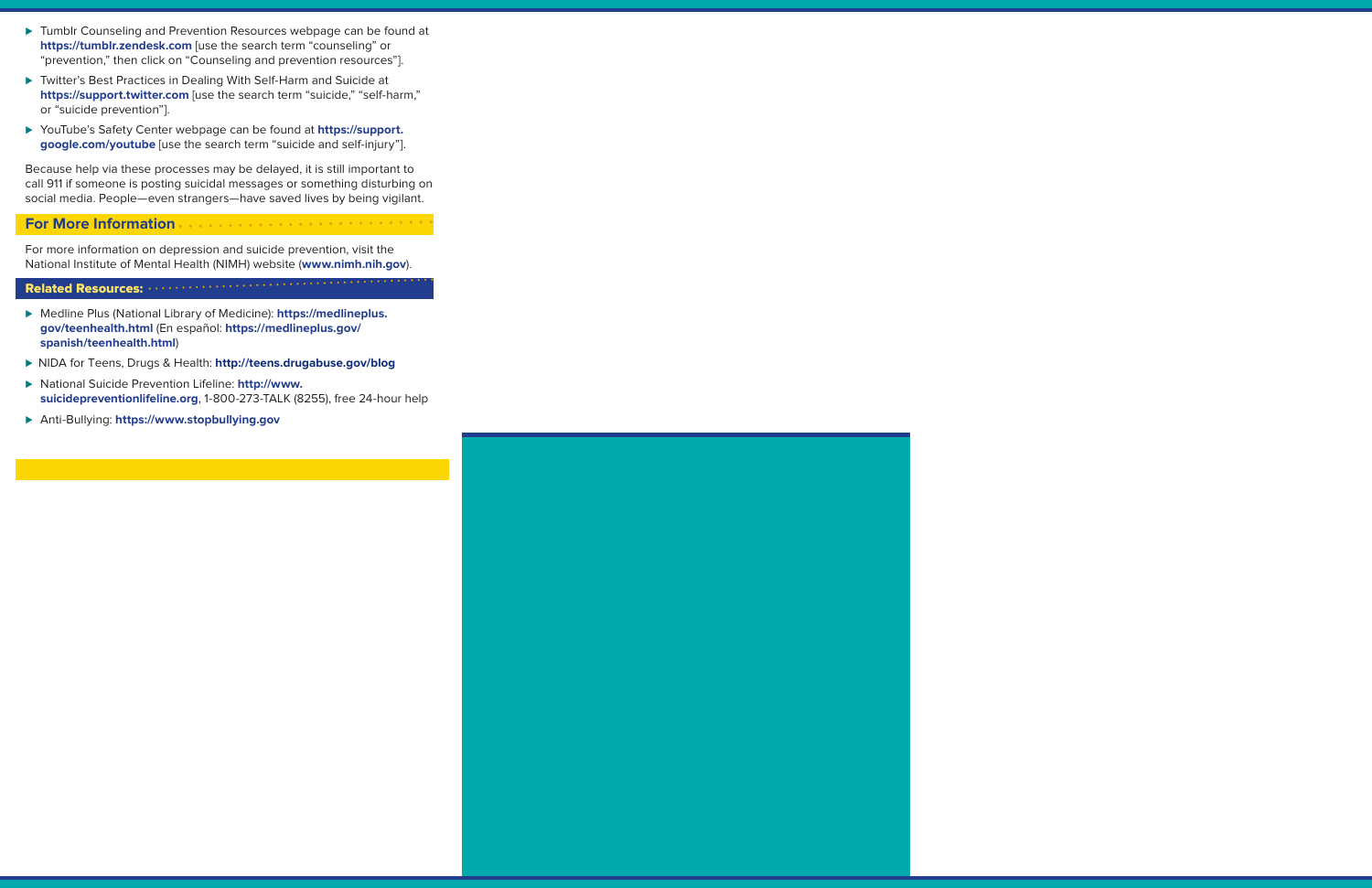#### the company of the company of the company of the company of the company of the company of the company of the company of the company of the company of the company of the company of the company of the company of the company **Reprints**

This publication is in the public domain and may be reproduced or copied without permission from NIMH. Citation of NIMH as a source is appreciated. We encourage you to reproduce it and use it in your efforts to improve public health. However, using government materials inappropriately can raise legal or ethical concerns, so we ask you to use these guidelines:

- ► NIMH does not endorse or recommend any commercial products, processes, or services, and our publications may not be used for advertising or endorsement purposes.
- ▶ NIMH does not provide specific medical advice or treatment recommendations or referrals; our materials may not be used in a manner that has the appearance of providing such information.
- ▶ NIMH requests that non-Federal organizations not alter our publications in ways that will jeopardize the integrity and "brand" when using the publication.
- ► The addition of non-Federal Government logos and website links may not have the appearance of NIMH endorsement of any specific commercial products or services, or medical treatments or services.
- Images used in publications are of models and are used for illustrative purposes only. Use of some images is restricted.

If you have questions regarding these guidelines and use of NIMH publications, please contact the NIMH Information Resource Center at **1–866–615–6464** or e-mail at **[nimhinfo@nih.gov](mailto:nimhinfo@nih.gov)**.